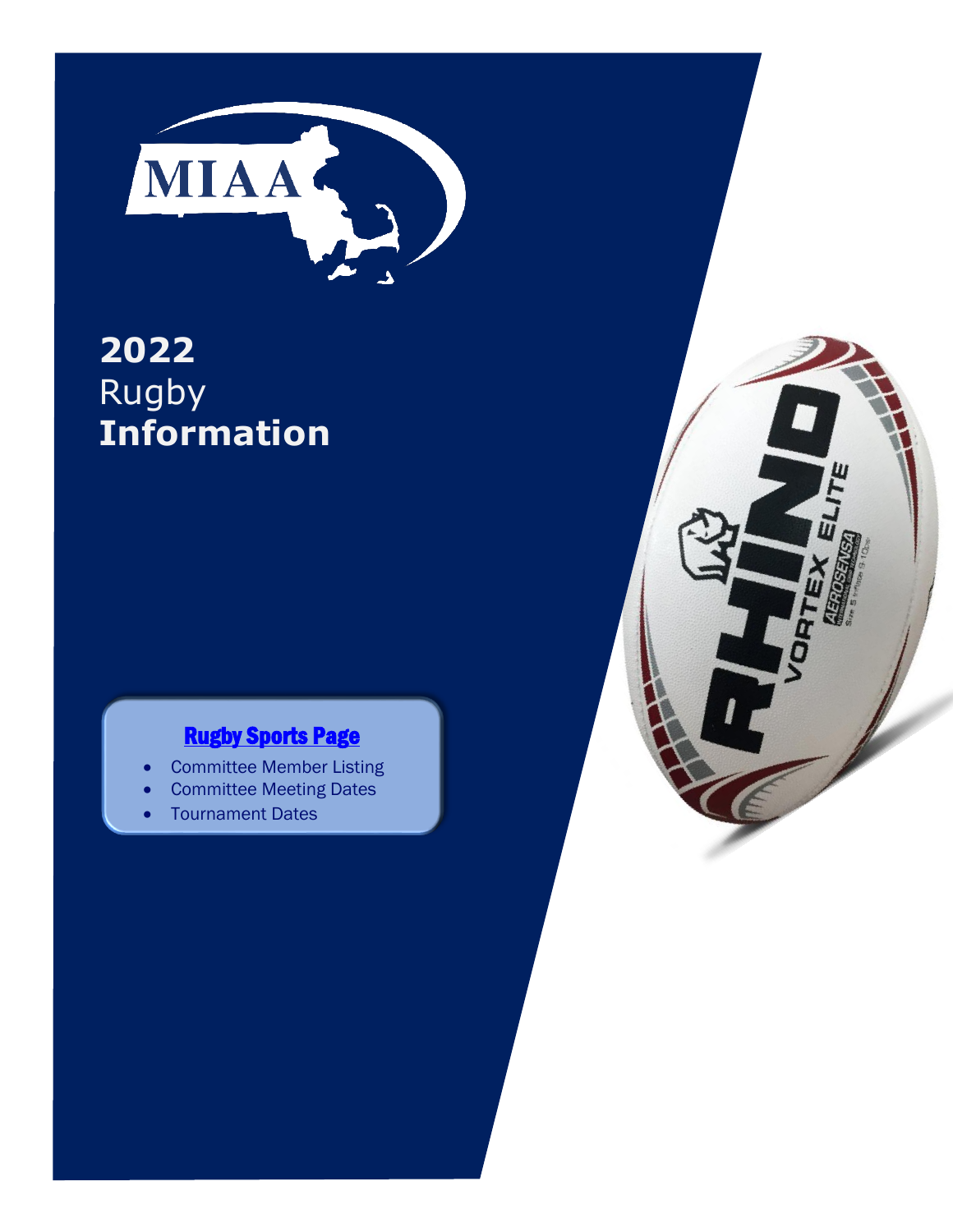

Rules – Laws of the Game Rugby Union.

#### A. QUALIFYING CRITERIA

- 1. A school must schedule and compete in a minimum of 50% of the season competition limits per Handbook Rule 34 (4 contests) to be eligible for tournament play.
- 2. As many as three games with a single opponent may be played and will count toward tournament qualification.
- 3. For the sport of Rugby, the top 50% of power ranked teams within each division will qualify.
- 4. Teams not power seeded in the top 50% but meeting 50% winning percentage qualifying criteria will be eligible for the tournament.

For Example:

- If a division has 7 total teams, the top 4 power ranked teams, plus those .500 or better will qualify
- If a division has 12 total teams, the top 6 power ranked teams, plus those .500 or better will qualify
- 5. All team sports will be seeded by power ranking system
- 6. For the sport of Rugby, all games will be at the home site of the higher seed until the State Finals.

*Since the MIAA is the only State Association to recognize rugby as an official varsity sport, competition versus out of state high schools will NOT count towards tournament record. Out of state teams are considered "club teams" in the sport of rugby. Those games will count towards the school's weekly and seasonal limitations.*

#### B. UNPLAYED GAMES DUE TO COVID-19

Competitions unable to be played because of COVID-19 will be considered NO CONTESTS. Schools will have an opportunity to appeal to the Seeding Committee if competitions deemed NO CONTESTS impact their ability to access the MIAA Tournament under the 50% qualifying criteria.

#### C. FORFEITED CONTESTS

When a forfeit win is awarded to a school due to the termination of their opponent's rugby program or failure to fulfill their contractual obligation, for power ranking purposes, the score will be entered as 10-0.

#### D. SEEDING/ PAIRING ANNOUNCEMENT

- 1. Seeding is to be done by a committee which is limited to the tournament administrator who is a nonvoting member of the seeding committee, voting members of the MIAA Rugby Committee, and may also include as voting members, district athletic committee members from the tournament district(s). At least one coach should be present as an observer.
- 2. Seeding will be done by a power rating system:
	- Team's average margin of victory + average of opponents' ratings = overall rating
- 3. Tie Breaking Procedure (Seeding)
	- a. Head-to-head Competition
	- b. The higher average of each team's opponents' rating, based on the power rating formula.
	- c. League Champion
	- d. Coin flip
		- Only 2 teams tied use coin flip
		- More than 2 teams, all team names will be put into a hat. Once team name will be drawn that team wins the tiebreaker. All other remaining teams will return to step 1.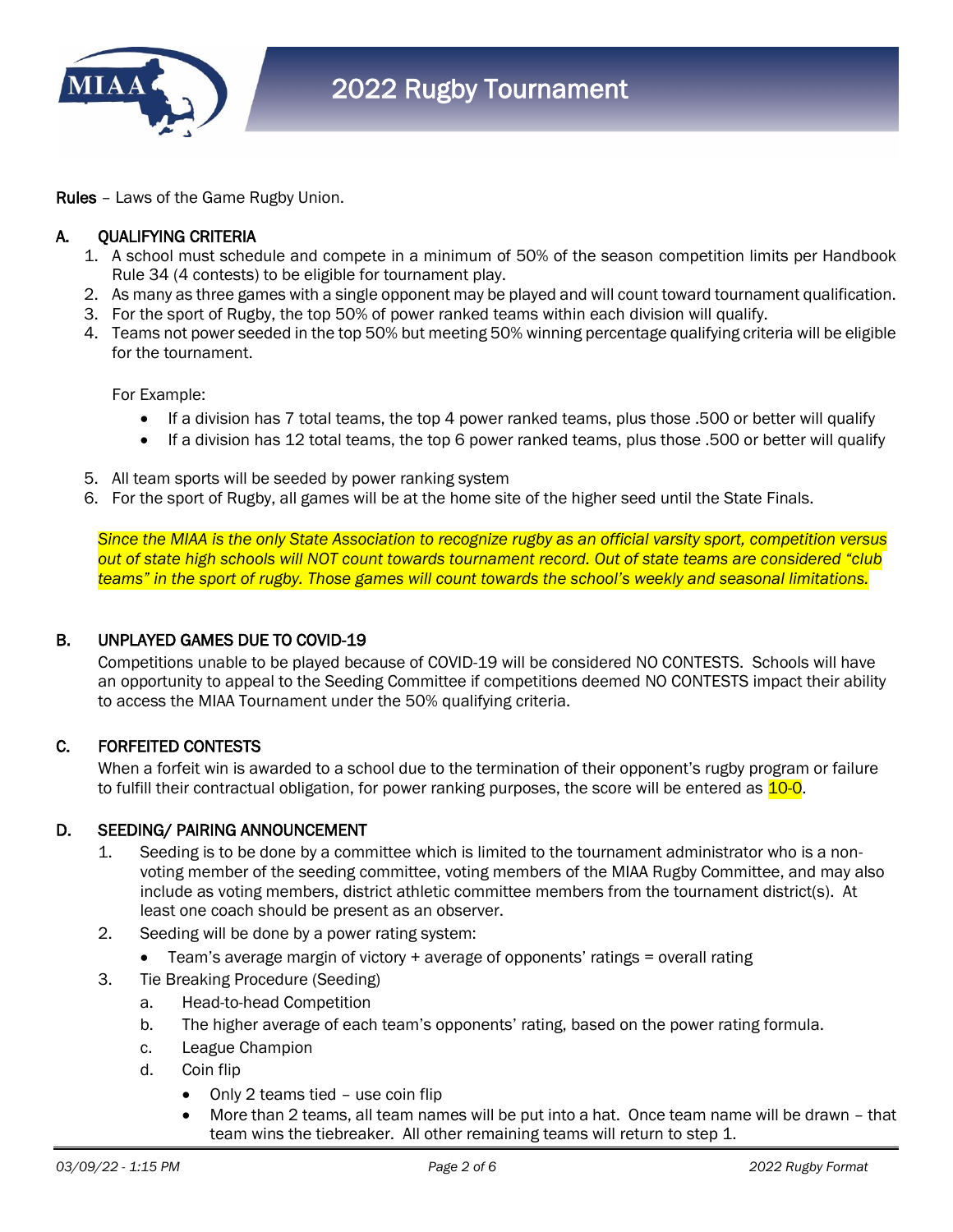

In a tie breaker for tournament seeding every match played including exclusion games, but excluding endowment games are counted.

*Note: If a tie involves multiple teams (more than 2) and a team is eliminated, the procedure starts over at step one with the remaining teams.*

- 4. Pairings and Tournament Information will be available on MIAA website, [http://www.miaa.net](http://www.miaa.net/) throughout the tournament.
- 5. Tournament match results should be called in to the Tournament Administrator by the winning team, as soon as possible, from the game site.

#### E. SITE INFORMATION

- 1. All games will be at home site of higher seed until the State Finals.
- 2. All tournament matches are recommended to be played on a field size of a minimum of 55 yards wide and 100 yards long at the Sectional Semi-Finals and Finals as well as the State Semi-Finals and Finals.
- 3. It is recommended that all fields for tournament play have a minimum of 5 yards of surface parallel to the touch lines.
- 4. If home team site is not acceptable the following will apply:
	- Home school AD finds an acceptable site
	- Lower seed will host the game
	- If both sites are not acceptable, Tournament Administrator will place game at an acceptable site within MIAA site policy
- 5. Home field venues must meet the following standards from the MIAA handbook:
	- Condition of playing surface
	- Crowd Control
	- Seating capacity
	- Ticket sales control
	- Locker rooms
	- Acceptable lights for night games

#### F. ASSIGNMENT OF TOURNAMENT GAME OFFICIALS

- 1. All officials must be enrolled with the MIAA in order to receive a tournament assignment.
- 2. Umpires must have officiated a minimum of three (3) MIAA high school games during the regular season.
- 1. When possible, three (3) officials must be assigned for all tournament games. This includes a referee and two assistant referees, with the referee as the official timekeeper. Every attempt should be made to also have a match manager.

#### G. ROSTERS - NUMBER OF PLAYERS

Maximum size of a tournament team shall be consistent with State Tournament requirements. Match rosters may not exceed 23 players per team. Front row qualified players must be identified (pg 34-35, Law 3).

#### H. SUBSTITUTIONS

When a player has an injury, that player leaves the field of play and may be temporarily replaced. The injured player may return to play as soon as the medical staff has assessed/treated the injury, and cleared the player to return. A player may only be temporarily replaced once during the match, regardless of subsequent injuries. If a player is not available to return to the field of play within 15 minutes (actual time) of leaving the playing area, the replacement becomes permanent. (MIAA Rule 76.1.2)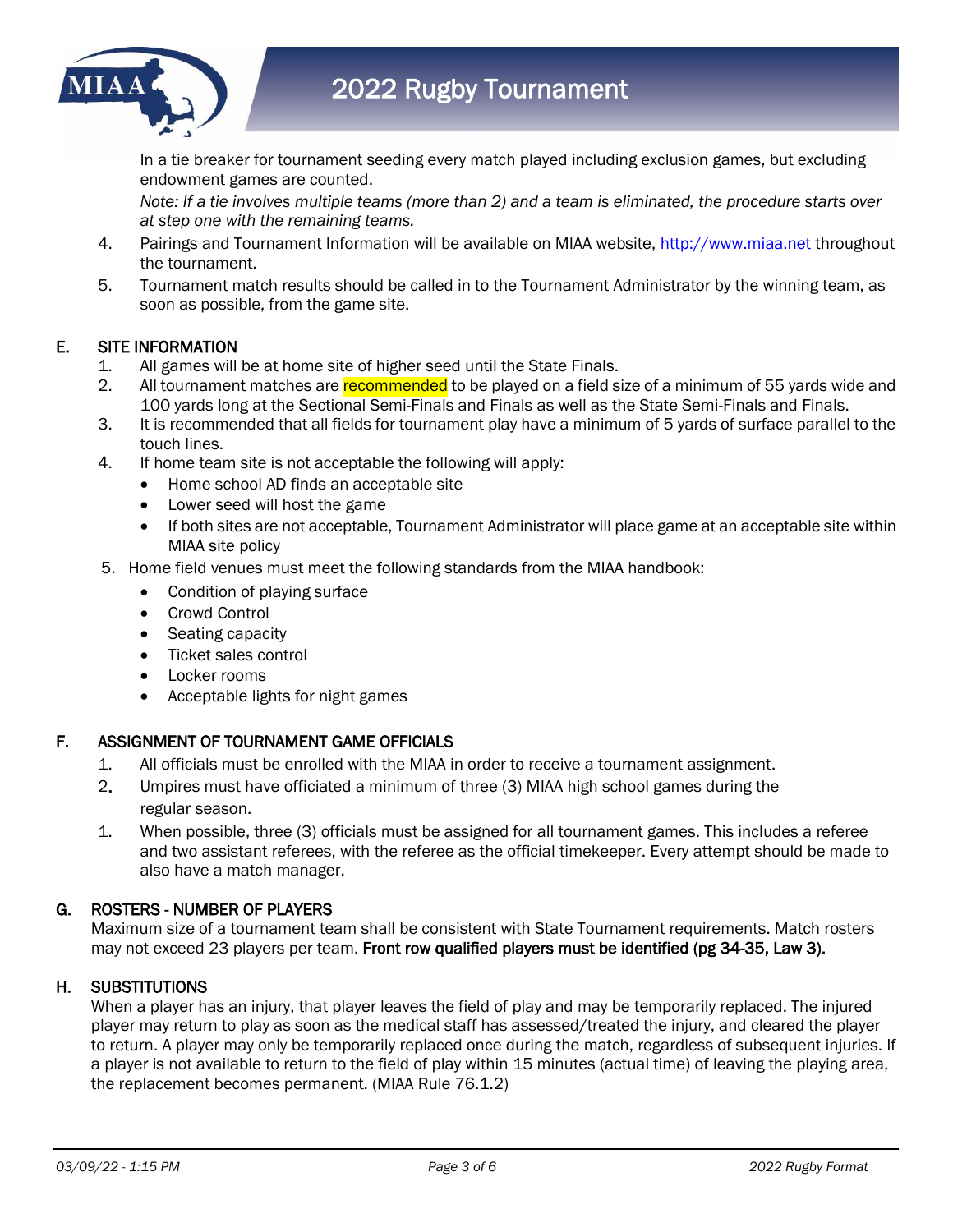

#### I. GAME BALLS

For the State Semi-Finals and Finals, the Rugby ball must be a Rhino Vortex Elite match ball (size 5).

#### J. POSTPONEMENT OF GAMES

 Home site Athletic Director and MIAA Tournament Administrator may collectively decide to postpone a game. Postponed games are to be played the following day on the same field, if possible.

#### K. REGULATION PLAYING TIME

 The time of the game will be two (2) 35-minute halves. There will be no stop time unless indicated by the officials. Half-time will be 5 minutes. Official time is kept on the field by the referee. *Teams will be allowed on the field thirty (30) minutes prior to game time.* 

#### L. TIE BREAKING METHOD

- A. When the score is tied at the end of regulation time, the referee will instruct both teams to return to their respective team boxes. There will be a five-minute rest period where teams may confer with their coaches; and the head referee will instruct both teams as to the proper procedure.
- B. Procedure
	- 1. One (1) ten-minute (10) overtime period will be played, which may end in sudden victory (first to score). Possession is to be determined by a coin flip. If the score remains tied after the overtime period, there will be a five-minute rest period and the game will go into kicks
	- 2. Order of kicks will be determined by a coin flip and all kicks must be drop kicks. Three (3) kickers representing each team would kick from the 22-meter line (25 yards). The kickers would have to be on the field at the time of the final whistle. *Note: The drop kicks are to be 25 yards from the field goal post, thus if game is played on a football field, drop kicks should take place from the 15 yard line.*
	- 3. Teams would alternate kicks until all six kickers (3 per team) had an opportunity. The winner would be the team that had converted the most kicks
	- 4. If after three (3) kickers, per team, the tie is not broken, the three would kick again from 5 meters back (5 yards). If all players miss, the distance is not changed.
	- 5. Teams would then alternate kicks until a winner is found. So team *A* makes first kick, team *B* misses first kick, team *A* wins.
	- 6. Any player who is disqualified, may not participate any further.

#### M. PLAYERS' CLOTHING/UNIFORM *(Laws of the Game Rugby Union)* Players' must wear their official school uniform. The sleeve of a jersey must extend at least half way from the shoulder point to the elbow.

- 1. All items of clothing must comply with World Rugby Regulation 12, unless modified by the MIAA. <http://playerwelfare.worldrugby.org/reg12>
- 2. A player wears a jersey, shorts and underwear, socks and boots. The sleeve of a jersey must extend at least half-way from the shoulder point to the elbow.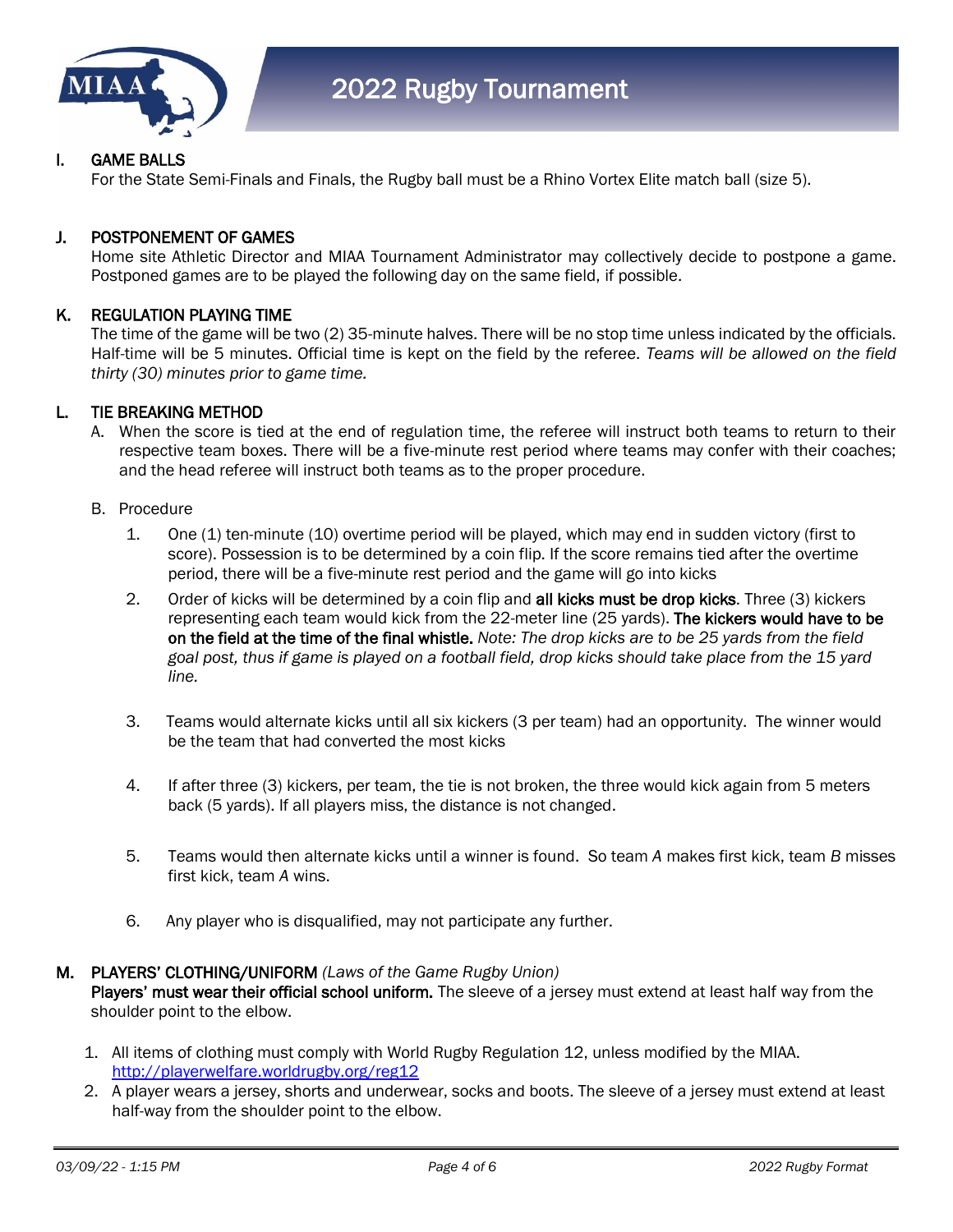

#### 3. Additional items are permitted. These are:

- 1. Washable supports made of elasticated or compressible materials.
- 2. Shin guards.
- 3. Ankle supports worn under socks, not extending higher than one third of the length of the shin and, if rigid, from material other than metal.
- 4. Mitts (fingerless gloves).
- 5. Shoulder pads.
- 6. Mouth guard are required or dental protector.
- 7. Headgear.
- 8. Bandages, dressings, thin tape or other similar material.
- 9. Goggles (global law trial).
- 10. Studs, including those of moulded rubber, on the soles of their boots.

\*\* Boys have the option to wear cotton blend long tights, with single inside leg seam under their shorts and socks. Tights must be the same solid color throughout the team. *(Approved by MIAA Board of Directors 16-0 on 3/7/18).*

#### 4. In addition, women may wear:

- 1. Chest pads.
- 2. Cotton blend long tights, with single inside leg seam under their shorts and socks. Tights must be the same solid color throughout the team.
- 3. Headscarves, providing they do not cause a danger to the wearer or other players.

#### 5. A player may not wear:

- 1. Any item contaminated by blood.
- 2. Any sharp or abrasive item.
- 3. Any items containing buckles, clips, rings, hinges, zippers, screws, bolts or rigid material or projection not otherwise permitted under this law.
- 4. Jewelry.
- 5. Gloves.
- 6. Shorts with padding sewn into them.
- 7. Any item that is normally permitted in law but, in the referee's opinion, is liable to cause injury.
- 8. Communication devices.
- 6. The referee has the power to decide at any time that part of a player's clothing is dangerous or illegal. In this case, the referee must order the player to remove the item. The player must not take part in the match until the item is removed or rendered harmless.
- 7. If, at an inspection before the match, a match official tells a player that an item banned under this law is being worn and the player is subsequently found to be wearing that item on the playing area, that player is sent off for misconduct. Sanction: Penalty.

The referee must not allow any player to leave the playing area to change items of clothing, unless they are bloodstained. World Rugby Regulation 12 can be found at: <http://playerwelfare.worldrugby.org/reg12>

### N. SPORTSMANSHIP RULES

All athletes serving game suspension(s) as a result of infractions during the regular season will have the remainder of their suspension continued into Tournament play. *Any player disqualified during tournament play, is to remain on the team bench under the direct supervision of the coach.*